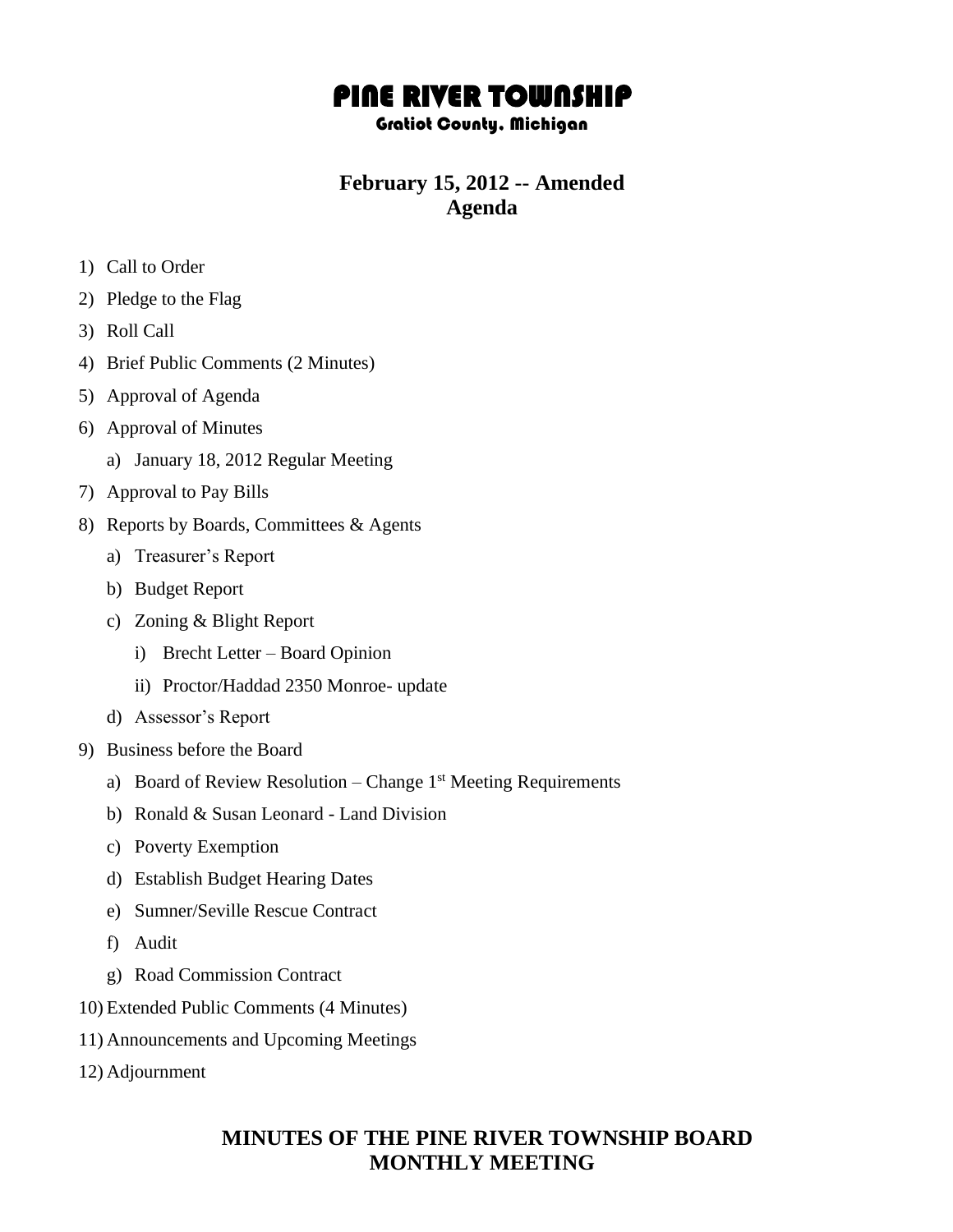### **February 15, 2012**

- 1) The regular monthly meeting of the Pine River Township Board was called to order at 7:00 pm by Supervisor Beeson at the Township Hall.
- 2) Pledge the flag: The board and the public said the pledge to the flag.
- 3) Roll Call: Moeggenborg: present, Rademacher: present, Baker: present, Best: present, Beeson: present. All Board Members present.
- 4) Brief Public comments (2 minutes):

Marlin Brush from Sumner – Seville Rescue handed (2) reports (1) showing 2011 runs made (1) expense report and the \$ impact on their budget. He was also requesting the board to approve a contract for 2012 for \$3000.

- 5) Approve the Agenda: Motion by Best: second by Moeggenborg: to approve the revised Agenda **[Added 9e, 9f, 9g]** as presented. All board members approved. Motion carried 5-0.
- 6) Approve the Minutes:

Motion by Baker: second by Best: to approve the Regular Meeting Minutes of January 18, 2012. All board members approved. Motion carried 5-0.

7) Approval to Pay Bills:

Motion made by Moeggenborg: second by Baker: to pay bills as presented in the amount of \$ 14,479.97. All board members approved. Motion carried 5-0.

- 8) Reports by Boards, Committees & Agents
	- a. Treasurers Report Discussion; report placed on file.
	- b. Budget Report Discussion: report placed on file.
	- c. Zoning & Blight Officer Discussion: report placed on file

Brecht Letter – Board Opinion – Dangerous Building Ordinance Violation Motion by Moeggenborg: second by Best: to proceed with setting up a hearing on Brecht Letter in violation of Dangerous building Ordinance. All board members approved. Motion carried 5-0.

 Proctor / Haddad 2350 Monroe rd. – Update – Blight Violation Motion by Best: second by Moeggenborg: to proceed with writing a follow up letter to Haddad on violation of Blight Ordinance. All board members approved. Motion carried 5-0.

- d. Assessor Report Discussion
- 9) Business before the Board